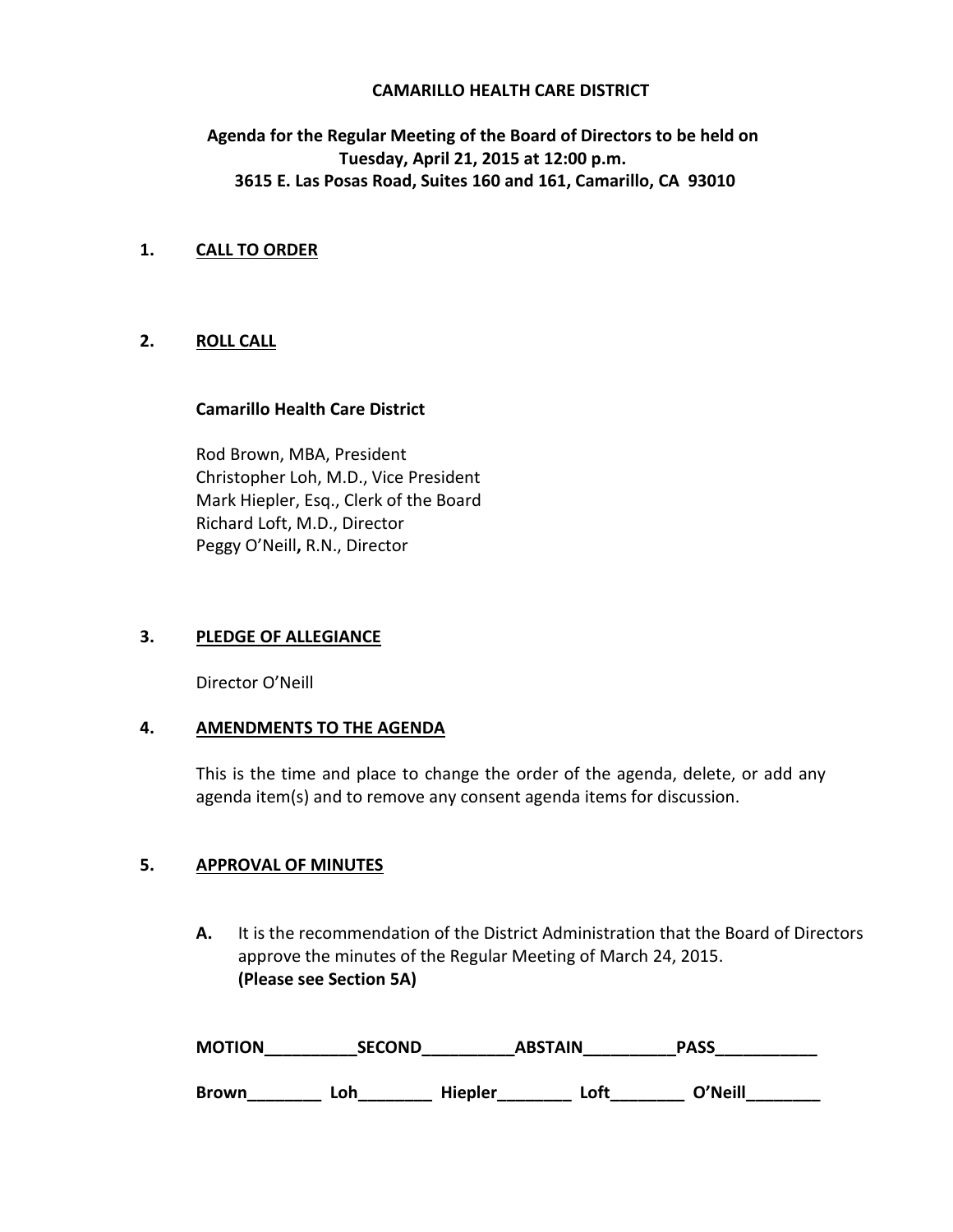# **CAMARILLO HEALTH CARE DISTRICT** *Agenda for the Regular Meeting of the Board of Directors on April 21, 2015*

### **6. PUBLIC COMMENT**

The Camarillo Health Care District Board of Directors will hear from the public on any item of interest that is not on the agenda. The Board of Directors cannot take action on any item not scheduled on the agenda. These items may be referred for administrative action or scheduled on a future agenda. You have the opportunity to address the Board at the following times:

- **A. AGENDA ITEM** during Public Comments or at the time the Board considers the agenda item.
- **B. UNSCHEDULED ITEMS** during Public Comments.
- **C. PUBLIC HEARING** at the time for public hearings.
- **7. MANAGEMENT REPORTS** Includes financial reports, updates and committee reports. **(Please see Section 7)**

### **CHIEF EXECUTIVE OFFICER REPORT**

- **CHIEF OPERATIONS OFFICER**
- **CHIEF RESOURCE OFFICER REPORT**
- **FINANCIAL REPORT**

### **8. CONSENT CALENDAR**

 **A.** Donations: March 2015  **(Please see Section 8-A)** 

| <b>MOTION</b> | <b>SECOND</b> |         | <b>ABSTAIN</b> | <b>PASS</b>    |  |
|---------------|---------------|---------|----------------|----------------|--|
| <b>BROWN</b>  | LOH           | HIEPLER | <b>OFT</b>     | <b>O'NEILL</b> |  |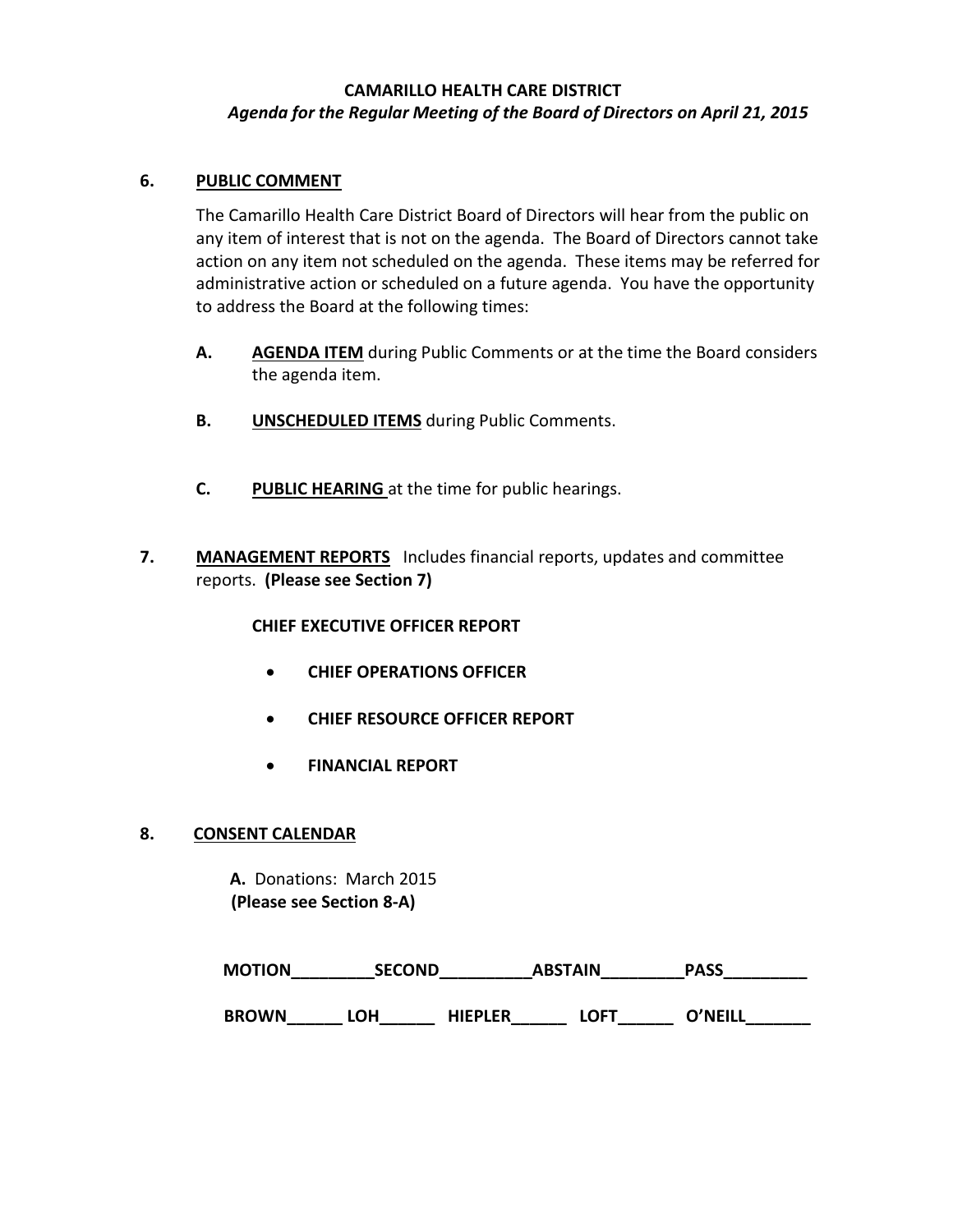# **CAMARILLO HEALTH CARE DISTRICT** *Agenda for the Regular Meeting of the Board of Directors on April 21, 2015*

## **9. ACTION ITEM**

**A.** It is the recommendation of the Administration that the Board of Directors approve Resolution 15-06, declaring May 2015 as "Older Americans Month." **(Please see section 9-A)**

| <b>MOTION</b>         | <b>SECOND</b> | <b>ABSTAIN</b> | <b>PASS</b> |  |
|-----------------------|---------------|----------------|-------------|--|
|                       |               |                |             |  |
| <b>Roll Call Vote</b> |               |                |             |  |
| Rod Brown             |               |                |             |  |
| Christopher Loh       |               |                |             |  |
| Mark Hiepler          |               |                |             |  |
| <b>Richard Loft</b>   |               |                |             |  |
| Peggy O'Neill         |               |                |             |  |

## **10. CLOSED SESSION**

- **A.** Pursuant to Government Code 54956.9(d)(4) Based on existing facts and circumstances, the legislative body of the local agency has decided to initiate or is deciding whether to initiate litigation.
- **B.** Pursuant to Government Code 54957 Personnel

## **11. RECONVENE FROM CLOSED SESSION**

Announcement of Closed Session  **A.**

 **B.** 

### **12. BOARD PRESIDENT'S REPORT**

Establish Special Meeting date and time, to discuss CEO Contract.

### **13. BOARD MEMBERS' INTERESTS AND CONCERNS**